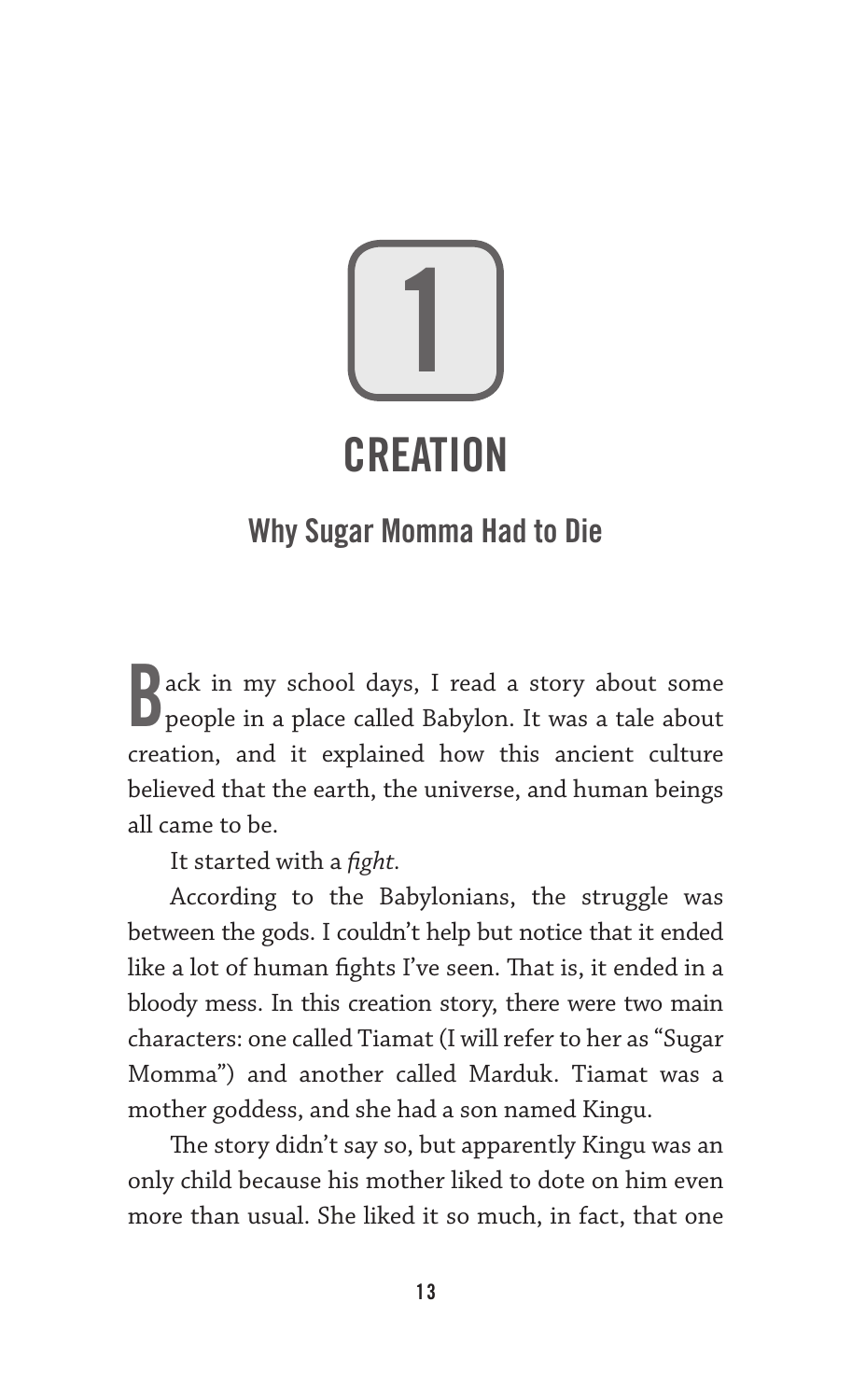day Sugar Momma went so far as to name her golden boy as the undisputed boss of all the other deities. Stop me if you've heard this one before. She even held a ceremony. Picture an over-the-top suburban sweet sixteen.

Unfortunately, as it often does with spoiled children, the parental favoritism didn't sit too well with all the other gods. They didn't like Kingu. They thought he was a punk. And they decided to do something. After some heated discussion, a rival god was chosen. He would face Tiamat and he would tell Sugar Momma to stop playing favorites, or else. The rival god they found was Marduk. Cue the *Rocky* theme music.

Trouble ensued.

In what sounds like a Babylonian royal rumble, there was a showdown between the deities. They fought, and it was messy. As the story goes, at the end of the brawl both Sugar Momma and her golden boy lay dead. But in case you thought that was the end, it's not. Things were just getting interesting. (Remember, the story is about *creation*.) After Marduk murdered his rivals, he wasn't fnished with them. In a gory ft of creativity, he decided to *make something* from the remains of his slain foes. According to the Babylonians, he created the earth from the mangled scraps of Tiamat, and human beings from the bloody corpse of Kingu.<sup>1</sup> Somewhere, Quentin Tarantino proclaimed that "it was good."

### Creation from Conflict

This may seem like an odd way to begin a chapter on creation, but upon reading this grotesque old story I had a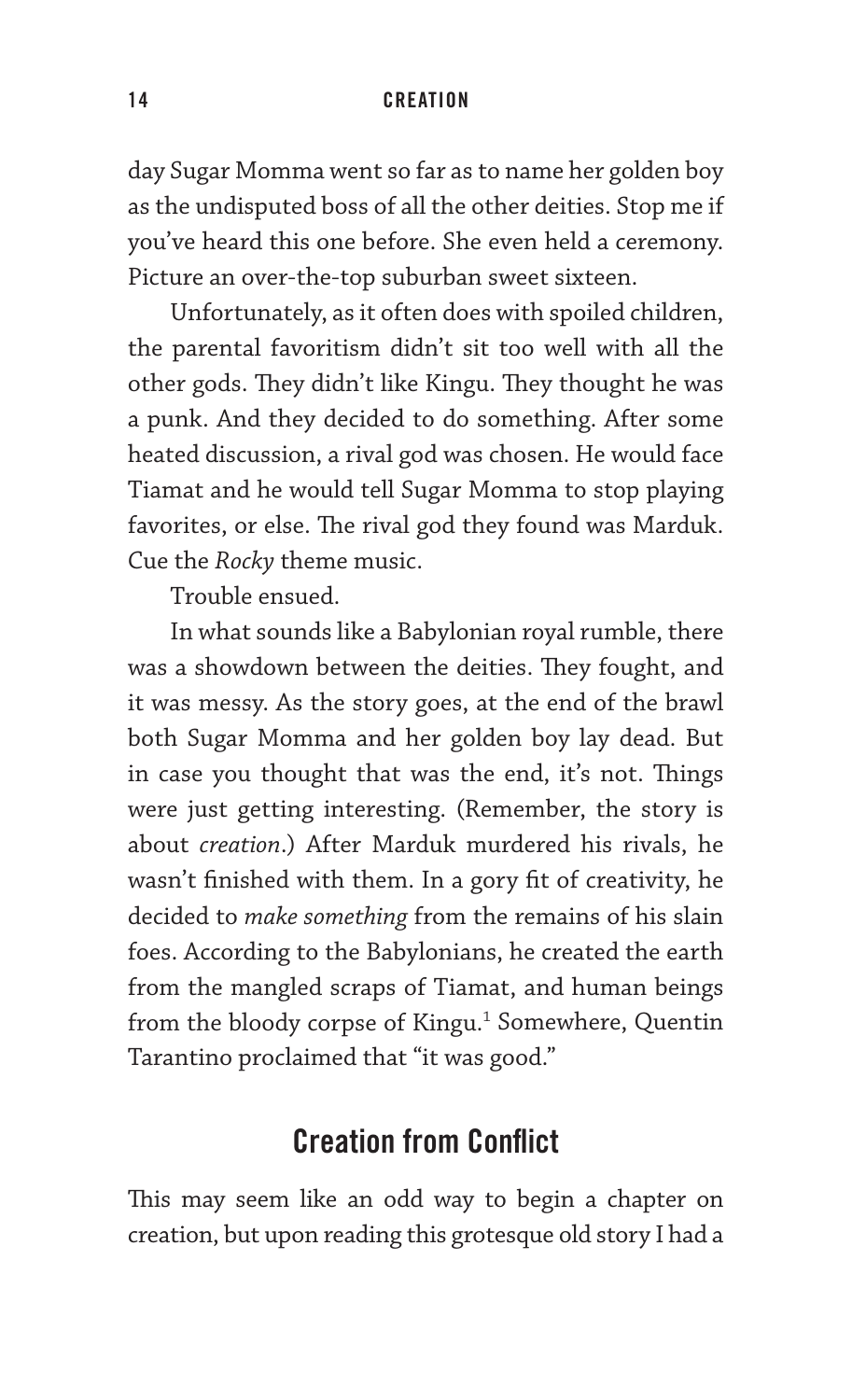slightly different reaction than you might expect. That is, I thought it sounded pretty normal. Because, in some ways, confict is a pretty standard description of the way it goes when new things are created. Stay with me. What I mean is, when you think about it, creativity is almost always *fueled* by struggle, adversity, sufering, and tension.

It's that way in business. Two executives disagree about the best way to make an app (or whatever). Trouble ensues. Things get tense. And before long one person decides to go on her own and do things diferently. A new company is born, and new products food the market. It's creation, from confict.

It's that way with nations too. Country A passes a law that says certain people far away have to pay high taxes on their tea. Certain people are *not* pleased. In fact, some folks actually go so far as to throw said tea into the local harbor. Trouble ensues. Things get tense. And, before you know it, there are two countries where there used to be one. It's creation, from confict. (Word to the wise: never mess with people's tea.)

It's that way in music too. A young and talented musician feels that his parents' music fails to connect with the way he sees the world. It hems him in. It's too restrictive. A struggle ensues, and in a ft of creativity, Young and Talented Musician grabs an instrument and breaks all the rules. (I'm referring of course to Mozart. Or maybe Kurt Cobain. Or any musician that really matters.) It's creation out of confict.

The same principle holds true in science and sports, art and architecture, and pretty much everything in between. Creation is almost always *fueled* by confict.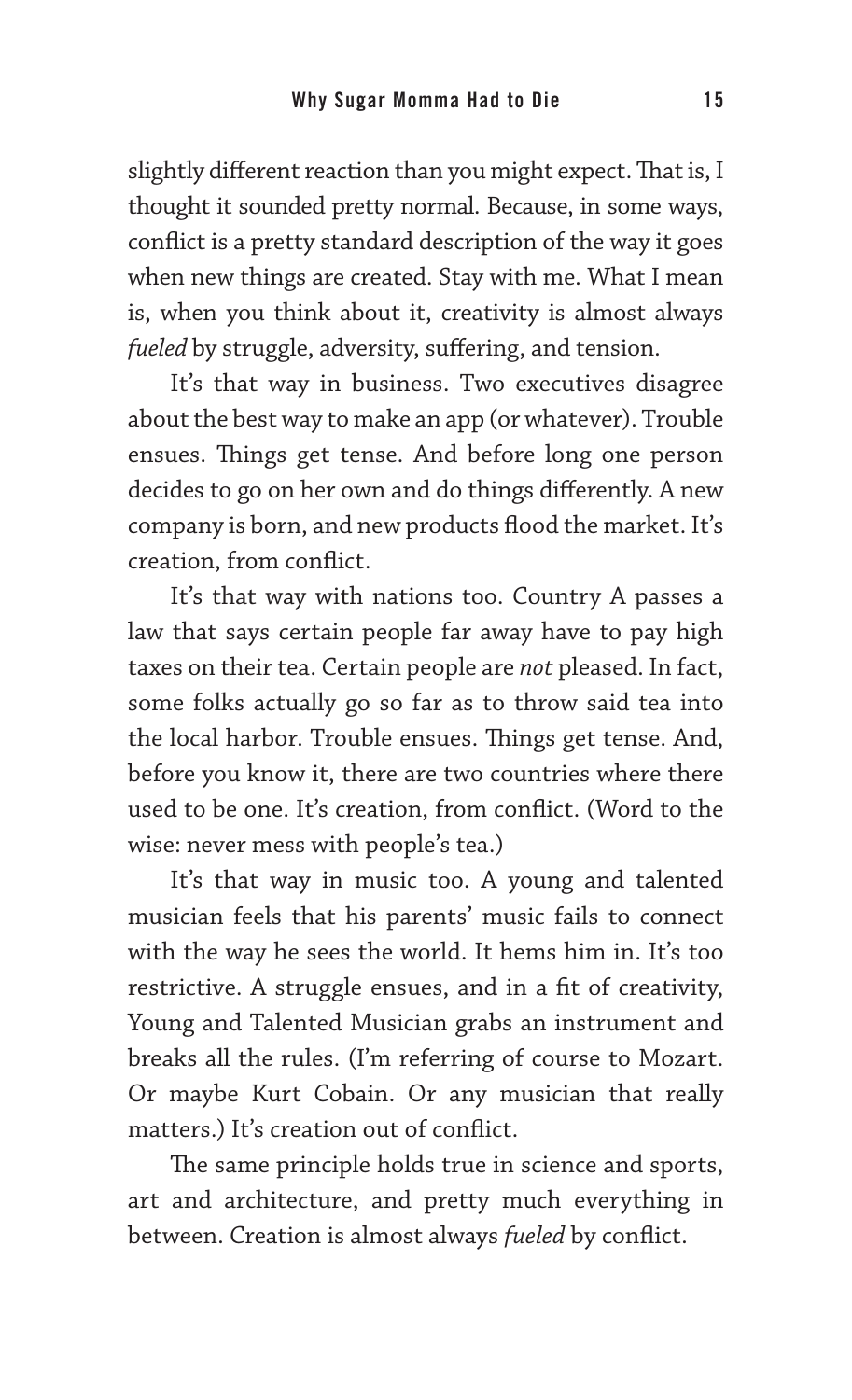This is especially true when we begin to study the various creation stories foating around the ancient and modern world. Biblical scholars tell us that perhaps the *most unique* element of the Jewish-Christian account of origins is its complete and utter lack of conflict. There are other unique features, of course. But this one really sets our narrative apart. Virtually every other ancient (or modern) creation story involves some sort of violent or sexual confict.

Consider also the big bang theory—at least when it is divorced from some benevolent oversight. To put it crudely, scientists tell us that the bang is merely a metaphor used to describe an intense reaction that occurred when multiple cosmic gases, well . . . interacted violently. As the story goes, the gasses conficted, reacted, and bang! The universe was made (much like Tiamat and golden boy's remains).

Come to think of it, maybe the Babylonian story isn't as unique as one might think. (At least, minus the particulars about divine disembowelment.) If we are honest, it sometimes seems that violence has been stitched into the eternal fabric of the universe. It governs the animal kingdom and it blankets the cable news networks. Nature, as they say, is "red in tooth and claw." Tarantino has reason to be smiling.

### Creation from and for Communion

So what would a more *original* creation story look like? Where would it begin if not with confict? Well, if you believe the Scriptures, a more original story of creation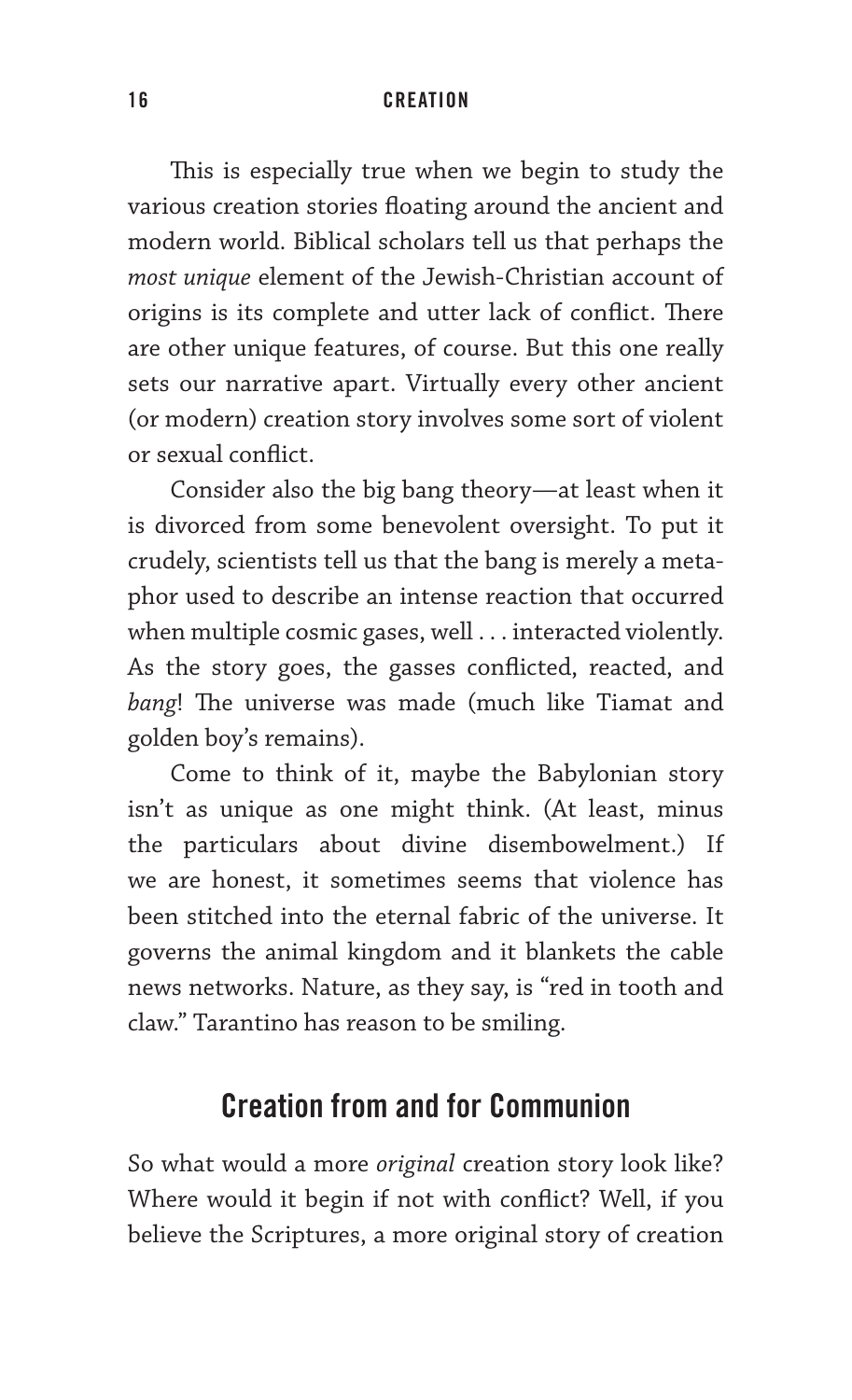would start with something many of us have only experienced in passing. A truly original story of creation would start with perfect, loving community. Now *that* would be subversive.

The creation chapter in *God's Story* is an attempt to open our minds to the possibility that there is indeed another story out there—a more beautiful story—and one that rings truer. We fnd it in the Scriptures. What we discover, when we read the Bible carefully, is that the universe emerges not from violent or sexual confict, not from the clash of volatile personalities or volatile gases, but *from* and *for* community.

In the Bible, everything from anteaters to jellyfsh, waterfalls to water buffaloes, sunsets to supernovas*everything* emerges *from* and *for* persons in loving relationship. This is the classic Christian doctrine of creation. But it is also the doctrine of the Trinity. Our universe came into being *from* a God who *is* communion (Father, Son, and Spirit). And it emerges *for* persons (both divine and human) who will live together with that same concern for one another. This is the picture of creation that we'll be examining. But frst, to more weighty matters.

### In the Refrigerator

Few know it, but I was recently diagnosed with a fairly serious medical condition. There is probably a fancy Latin name for it, but the reality is that I am a chronic loser. That's right. I have a condition that forces me to lose things, especially car keys—and as far as I can tell, there is no cure.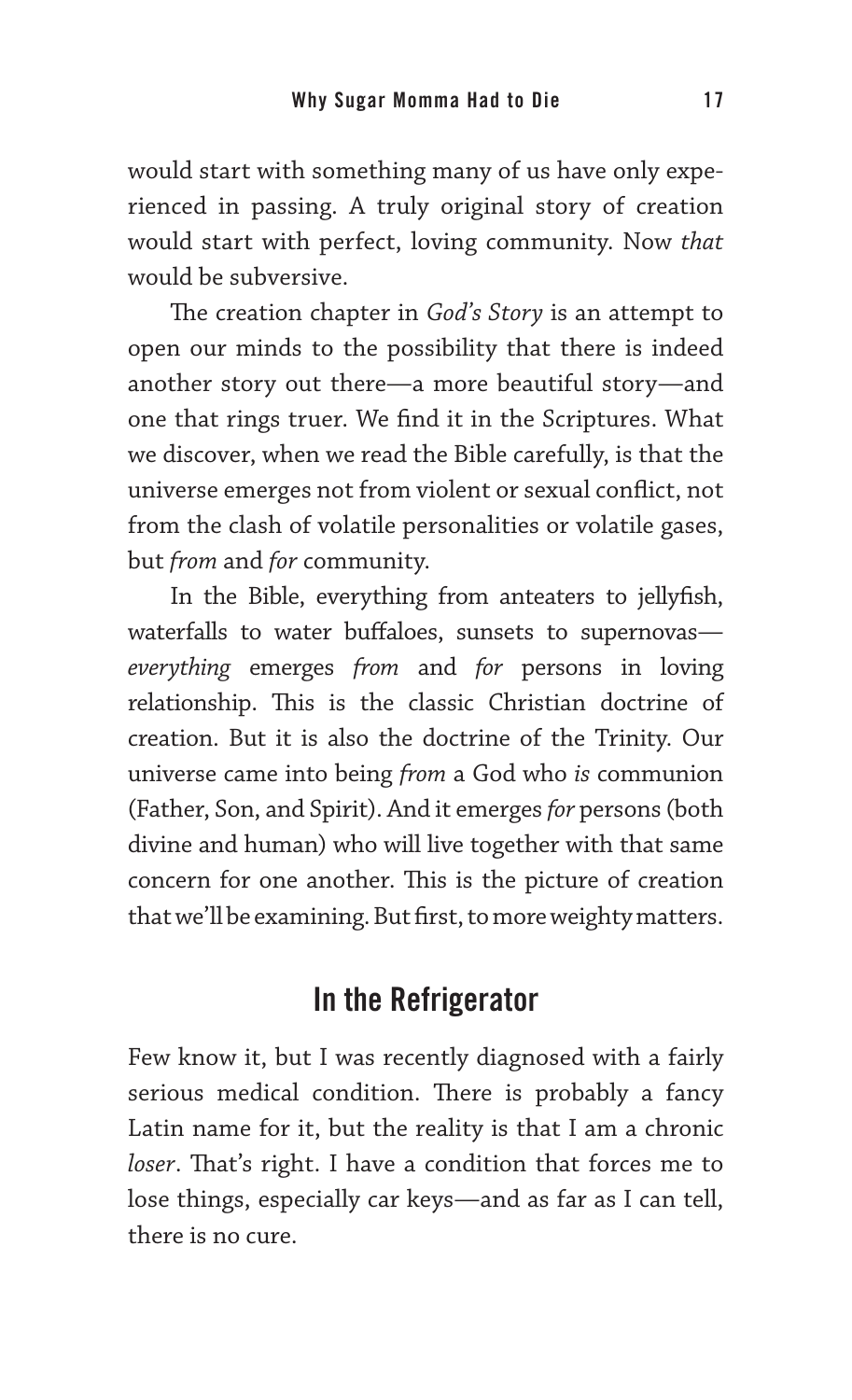Because of this obscure condition, I have been required, like some of you, to develop a kind of searchand-rescue procedure that kicks in whenever I leave home. It's basically a protocol that covers all the places that I typically set down the car keys. I start with the one place they are supposed to be: the key hook by the door. *After all*, I think, *we put that hook there for a purpose*. It would make sense for them to be there. It's logical. But they aren't. They never are.

So I proceed next to a number of other logical locations. I check the dresser, the counter, the sofa, the pocket of a discarded pair of pants. And sometimes this yields results. But sometimes it doesn't. Because I have a *condition*.

And it's in such instances that I am forced to get more creative. I was in one of these situations the other day when I remembered something that gave me hope. I remembered my sandwich. More specifcally, I remembered *making* my sandwich, which required mayonnaise. And because my wife, Brianna, isn't fond of food poisoning, we usually keep the mayonnaise in the fridge. So it was, in the end, that I opened the refrigerator to fnd what I had been searching for: my car keys, between the bologna and the carrot sticks.

Beginning an exploration of creation by looking to the Old Testament book of Job (pronounced: "Jobe") may seem as wise as beginning a search for the car keys by looking in the refrigerator. Why go there? Yet in the Scriptures, as in life, we sometimes fnd what we're looking for in the strangest of places. In Job's world, creation and community have been shattered. His life has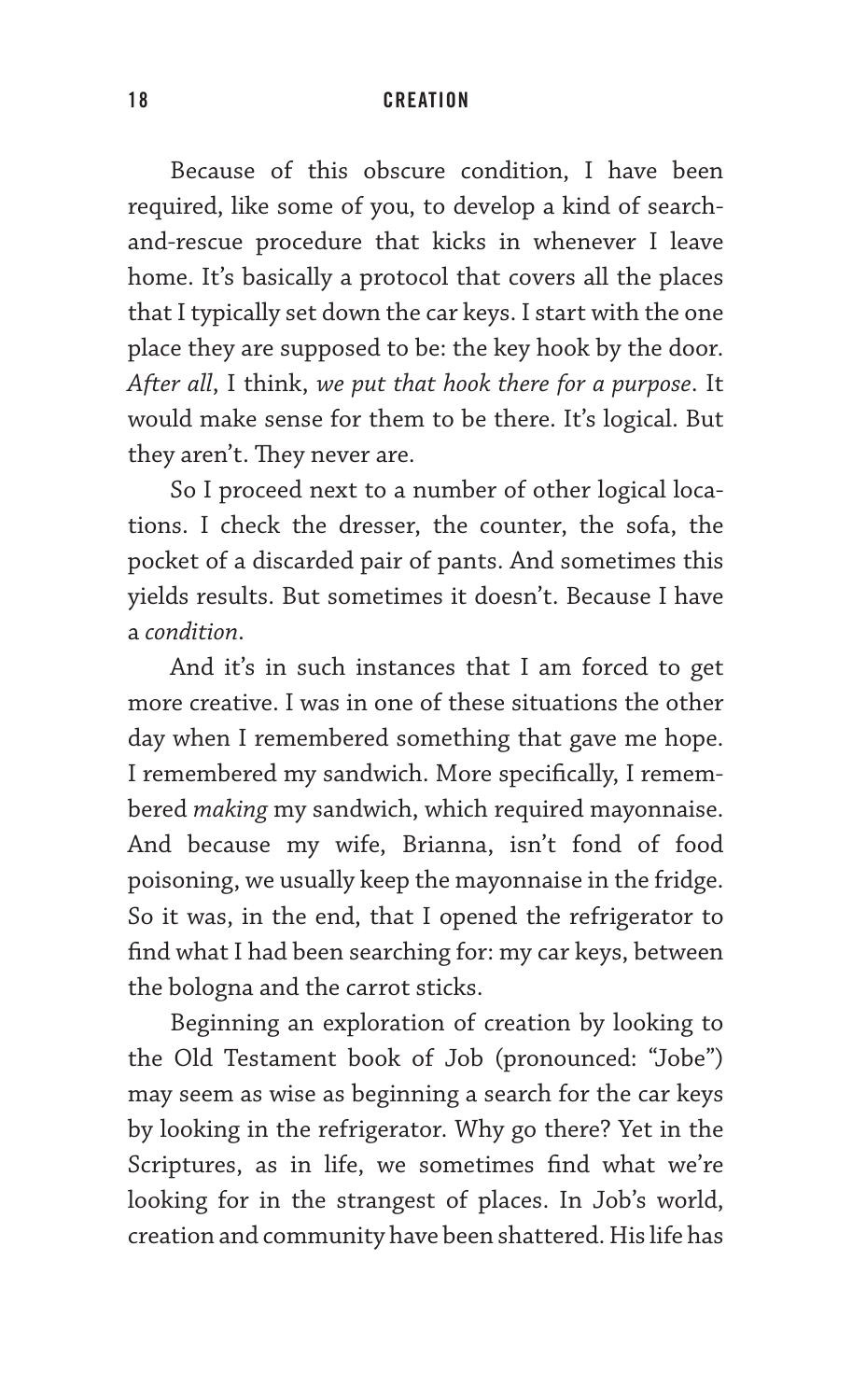been rocked by events beyond his control. And he is the victim of sufering that he did not bring upon himself. Without warning, his universe is torn apart by sickness, death, fair-weather friends, a natural disaster—and if all that isn't bad enough—a nagging wife who wants him dead.2 It's a bad day.

Yet what God gives Job in the middle of all this pain is not at all what we'd expect. He doesn't give him a philosophical answer to the problem of evil—not at all. He doesn't tell Job *why* bad things happen. He doesn't even bend down to whisper that God loves him and has a wonderful plan for his life. Instead, what God gives to Job in his moment of need is an oratorical slap in the face, accompanied by a dizzying picture of *creation*. It's strange. In Job's moment of deep personal tragedy, the Creator sidesteps words of comfort, and instead launches immediately into an ear-splitting retelling of the frst chapter in the Bible's plotline. Why is that?

### Singing Stars and Shouting Angels

When we pick up the episode, Job is loudly questioning the justice of God. "Something must be wrong up there!" he screams. "I've done nothing to deserve all this!" (And he's correct.) Still it's not Job's question, but God's response, that startles us. Instead of comforting Job with a warm embrace or a cold beer, God asks him a question, and it's a pointed one: *Where were you? Where were you, Job, when I created all of this? Surely you can tell me! What were you doing on the day I formed the universe? Where were you?* (To be honest, this is a little like asking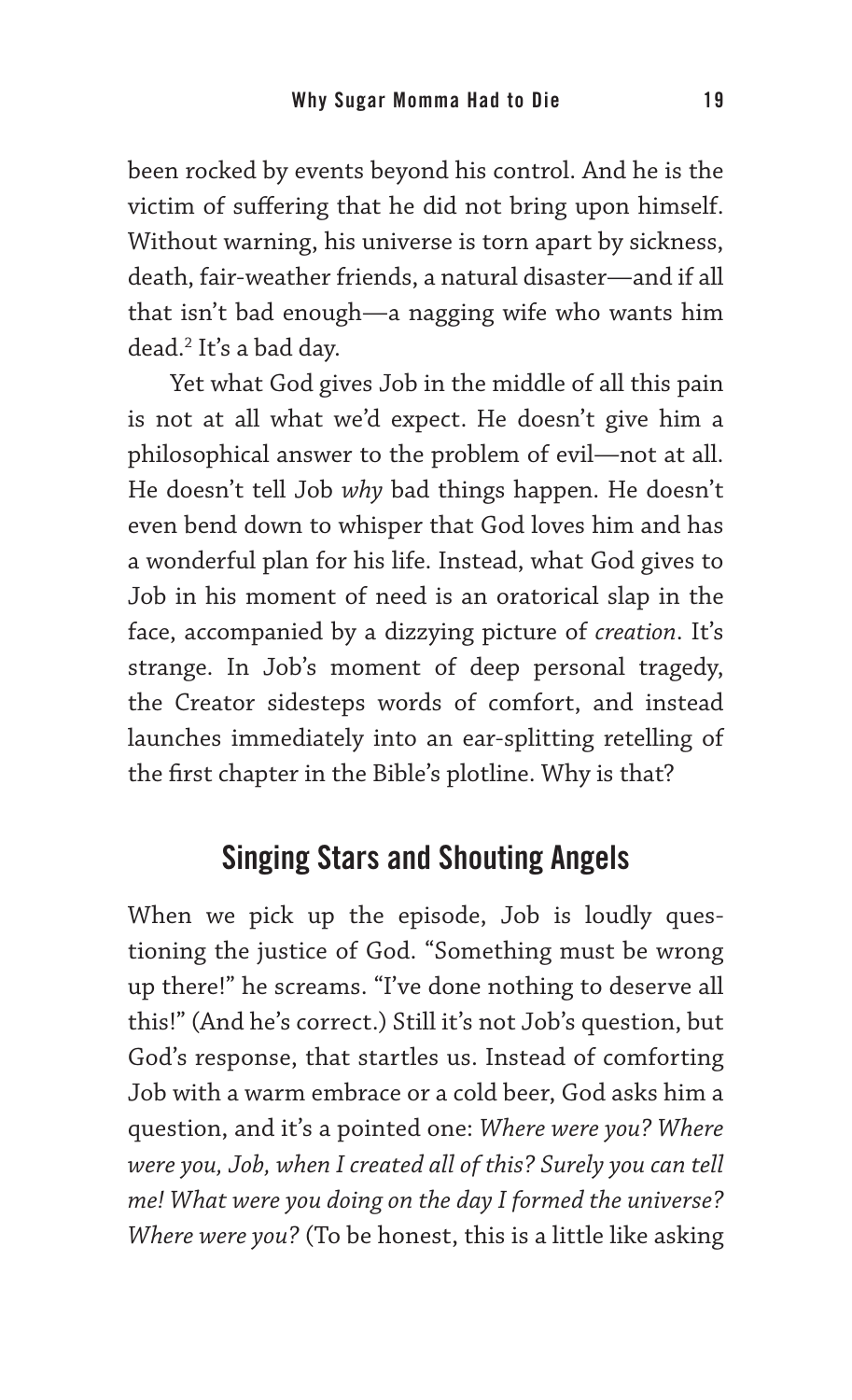most of us where we were the last time the Whig party won the White House. Answer: Uh . . . I wasn't.) God asks Job this question but he doesn't even give him time to answer. Instead, he paints Job a picture, and tells him a story. It's a picture of creation and a story of communal celebration.

In a moment of anger and sufering, God grasps Job by the collar and gives him the only thing that will quiet him long enough to trust him through the pain. It's not a greeting card cliché or a Sunday school answer. It's a ringside seat to the bowel-shaking formation of the heavens and the earth.

In a free-verse poetic smackdown, God gives Job a whirlwind tour of how he crafted the most intricate features of the cosmos. He tells him how he subdued the seas, hung the heavens, counted clouds, and on and on it goes. It is beautiful, frightening, awe-inspiring stuf. Shakespeare would salivate. You should read it.

And right in the middle of these poetic verses, there is one line that tells us something about the context out of which our story begins. It is a brief line, not even a full sentence, but it reveals for us a scene of celebration and community that lies at the very heart of the universe. Here, God explains to Job that while he effortlessly set the galaxies to spinning, something else was happening too. *He wasn't alone.* Rather, at the very moment of unveiling: "the morning stars sang together and all the angels shouted for joy" (Job 38:7).

If this verse strikes us as strange, it may be because when we picture God creating the heavens and the earth (if we even can), we sometimes picture a solitary old man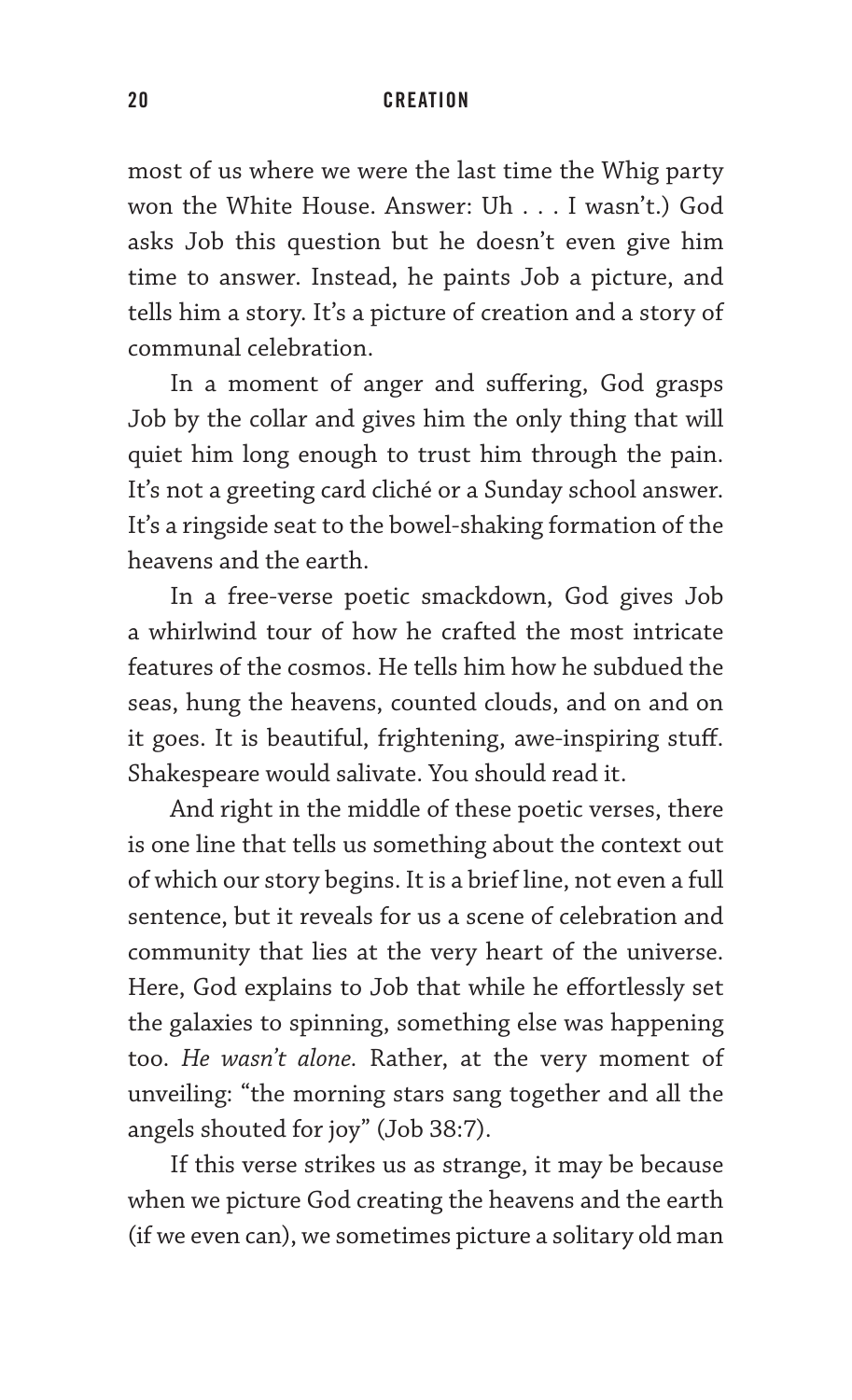with a beard—who may or may not sound like Morgan Freeman—calling people and animals into being so that he can have someone to hang out with. Maybe God was lonely, we think, so he made us. But the Scriptures tell a diferent story: In the Scriptures, it is not creation out of loneliness, or creation out of confict. In the Scriptures, it is always creation from community. It's creation as a *party*. Stars sing in harmony. Angels shout for joy. It's a raucous affair.

Of course, we could easily dismiss such words as mere poetic metaphors. "After all," says Captain Obvious, "stars don't sing." Perhaps not. But even metaphors are meant to point at truth.

God is saying something to Job, and it is something unique among the dozens of other creation stories in the world. To a man whose life is fractured and fragmented, God delivers a clear message. *Te story doesn't start that*  way! The story starts with perfect, beautiful community.

Perhaps you need to hear that too. The story of creation is not the tale of a lonely deity looking for companionship. God wasn't gloomily reading the personal ads when he crafted the galaxies. Creation is not the tale of a friendless old man who made the universe because he needed some people to talk to. Nor is it the violent story of angry gods and goddesses fghting and fornicating for control of the cosmos. It didn't happen by accident. Creation is the story of an Artist effortlessly sculpting the universe amid a chorus of thankful celebration. The universe was born amid a party: stars singing, angels shouting. It was the opposite of violent confict. It was creation *from* community.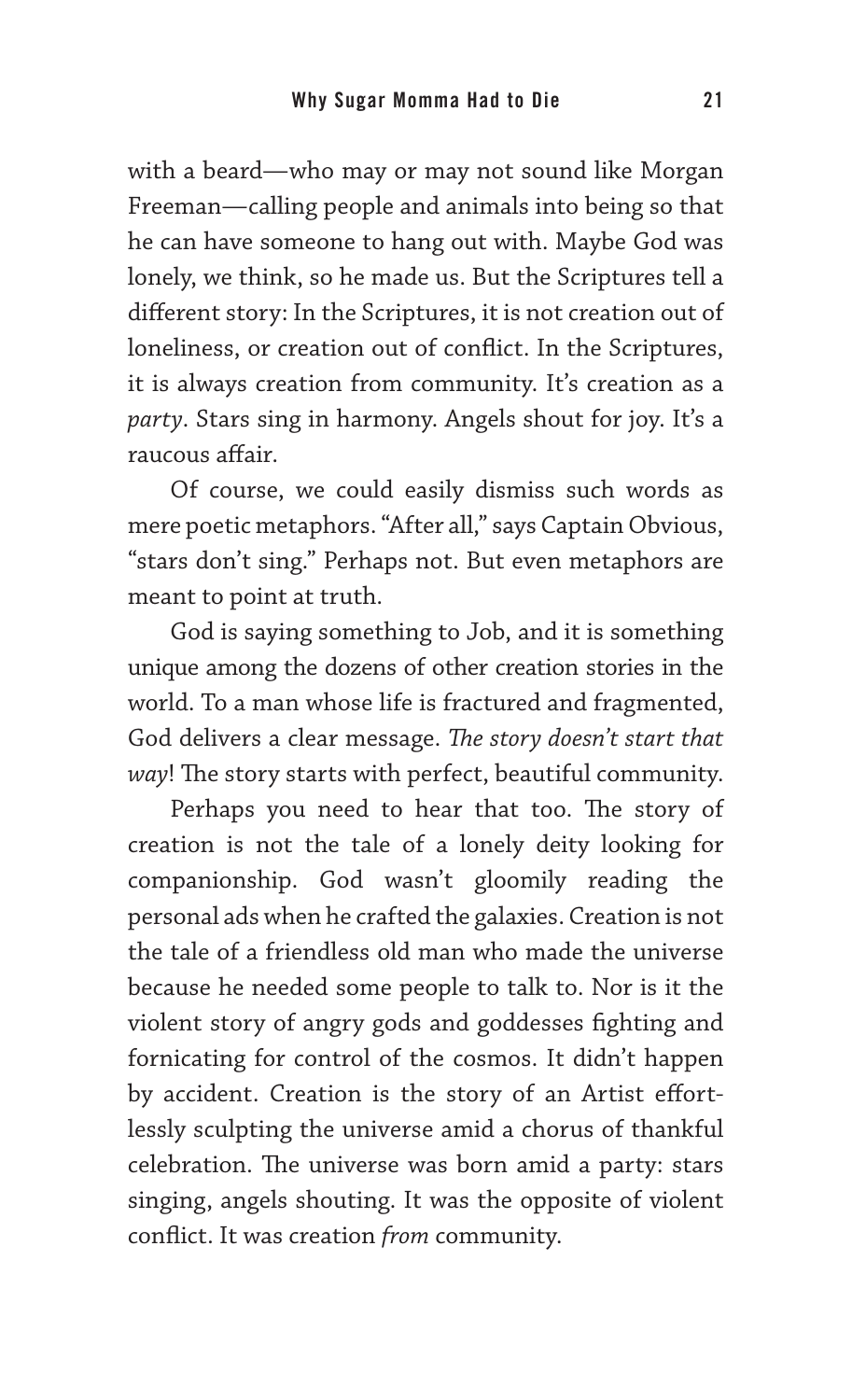Such party imagery also points to another crucial truth: the unabashed goodness of the (physical) world that God made. While some might see the material realm as kind of shabby and secondary compared to spiritual or intellectual realities, the Bible does not take this view. Not at all. In the Scriptures, the physical world is very good. It is meant to be the receptacle (or better yet, a temple) that would contain the very presence of God.<sup>3</sup> And as we will later see, the physical realm is so far from being inherently evil that God can even take up flesh within it in the person of Jesus Christ without becoming "gross" or "sinful." Yes, things have been broken now by sin, but this underlying goodness is important to remember when it comes time to think about the sacredness of things like our physical bodies, God's gift of human sexuality, and the way we ought to steward the material world that God has given us. Even in the book of Job, the singing stars and shouting angels speak to the inherent goodness of God's creation.

But what good is this to Job? After all, the reality for him was that he had lost everything! Who cares if God told a thundering story about the way the world began?! It's a fair point. But before heading too far down this path, perhaps we should notice Job's response. The Bible says that after hearing from God, *Job worshipped*. Right there in the middle of the loss and the hurt and the million questions left unanswered, Job worshipped his Creator. Why?

Perhaps it has something to do with the fact that glimpsing the way the story *starts* gives us hope for the way it will *end*. Despite appearances to the contrary, God is on the throne, and this world did not come into being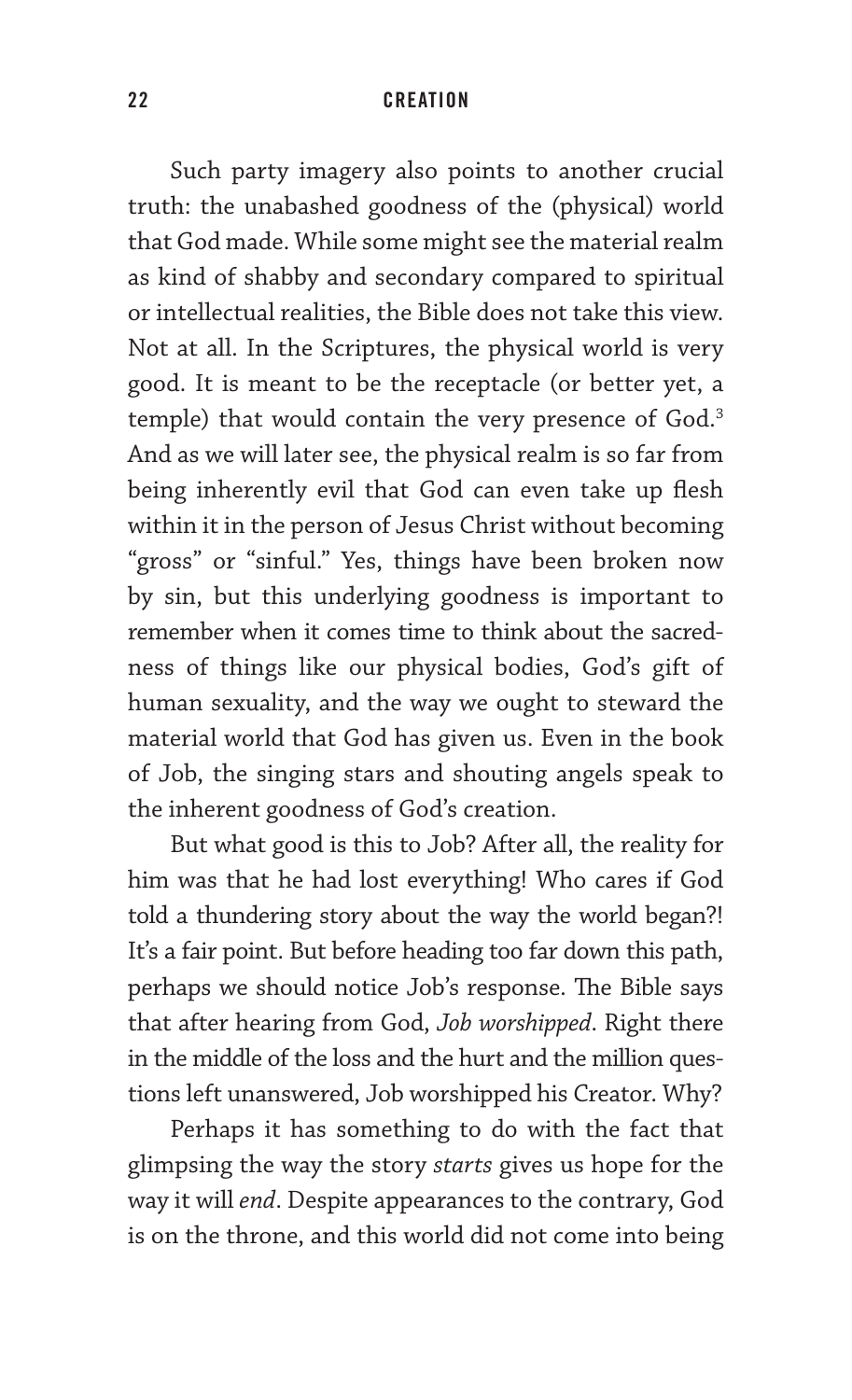by a random explosion of cosmic gas or cosmic rage. We need to hear that sometimes. Things may be difficult now. Things may be terrible. But the story didn't start that way. And the message of the Creator is that it won't end that way either: not for Job, and not for us.

### Logos

So creation started with a party. It began with an eruption of purposeful joy. But what else should we know?

In the New Testament, the Gospel of John flls in another detail for us. Apparently stars and angels were not the first to join the party. They were fashionably late. Because not even they were there in the (very) beginning. John says it this way:

In the beginning was the [*logos*]*,* and the [*logos*] was with God, and the [*logos*] was God . . . Through him [that is, the *logos*] all things were made. (John 1:1–3)

Which is nice, I guess. But *what* is a *logos*?

Just a few lines further in John's book we learn the strange and intriguing truth toward which the entire Bible points with wonder. This *logos*, or "Word" (as it's translated), comes to us as a frst-century Jew named Jesus. The Word is a man, is God, is Jesus. If this seems confusing to you, then you can join twenty centuries of Christians trying to wrap their minds around a person who defes *all* our categories.

Creation from community, John tells us, is not just about stars and angels cheering (metaphorically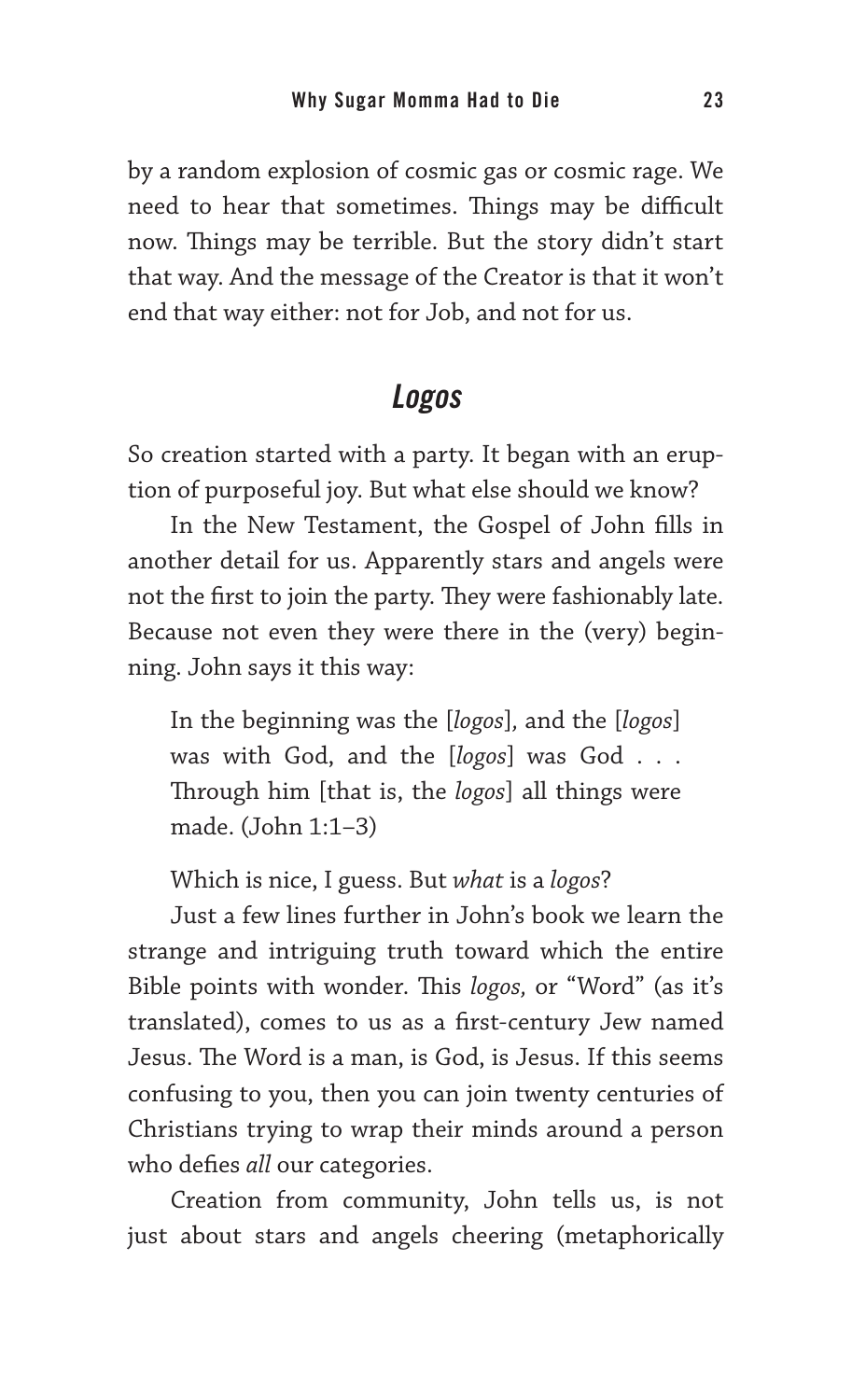or otherwise) from the balcony. It's not about created spectators to divine pyrotechnics. It goes much deeper. Creation from community, John tells us, is about a God with room within himself for perfect communion. Jesus (the *logos*) was *with* God; he was *in* God, and he actually *was God* from the eternal beginning. Everything was made through him.

Say goodbye, John says, to your images of a lonely old man with a beard. Say goodbye to a Morgan Freeman deity. This God not only *likes* community, this God *is* community.4 But it gets better.

#### From John to Genesis

A quick turn from John to Genesis shows another fgure—a third fgure—who shares in the eternal life of God in the beginning. The first paragraph of the Bible hints at this. It says that in the beginning: "the Spirit of God was hovering over the waters" (Gen. 1:2).

At this point, the earth is depicted as chaotic and empty. Yet there is something—no, someone—hovering just above the fray. This someone is the Spirit of God, and the Spirit has a part in creation also.

In the Hebrew language (and the Greek for that matter) the word for Spirit is the same as that for breath—Spirit. Creation, then, is what happens when *Breath* gives voice to *Word*. It's a metaphor. Yet it points to truth. The Spirit hovers, waiting. The Word is with God, waiting. And then it happens. A voice says: "Let there be light," and there is (Gen. 1:30). Creation happens when God *speaks*. This metaphor is fascinating,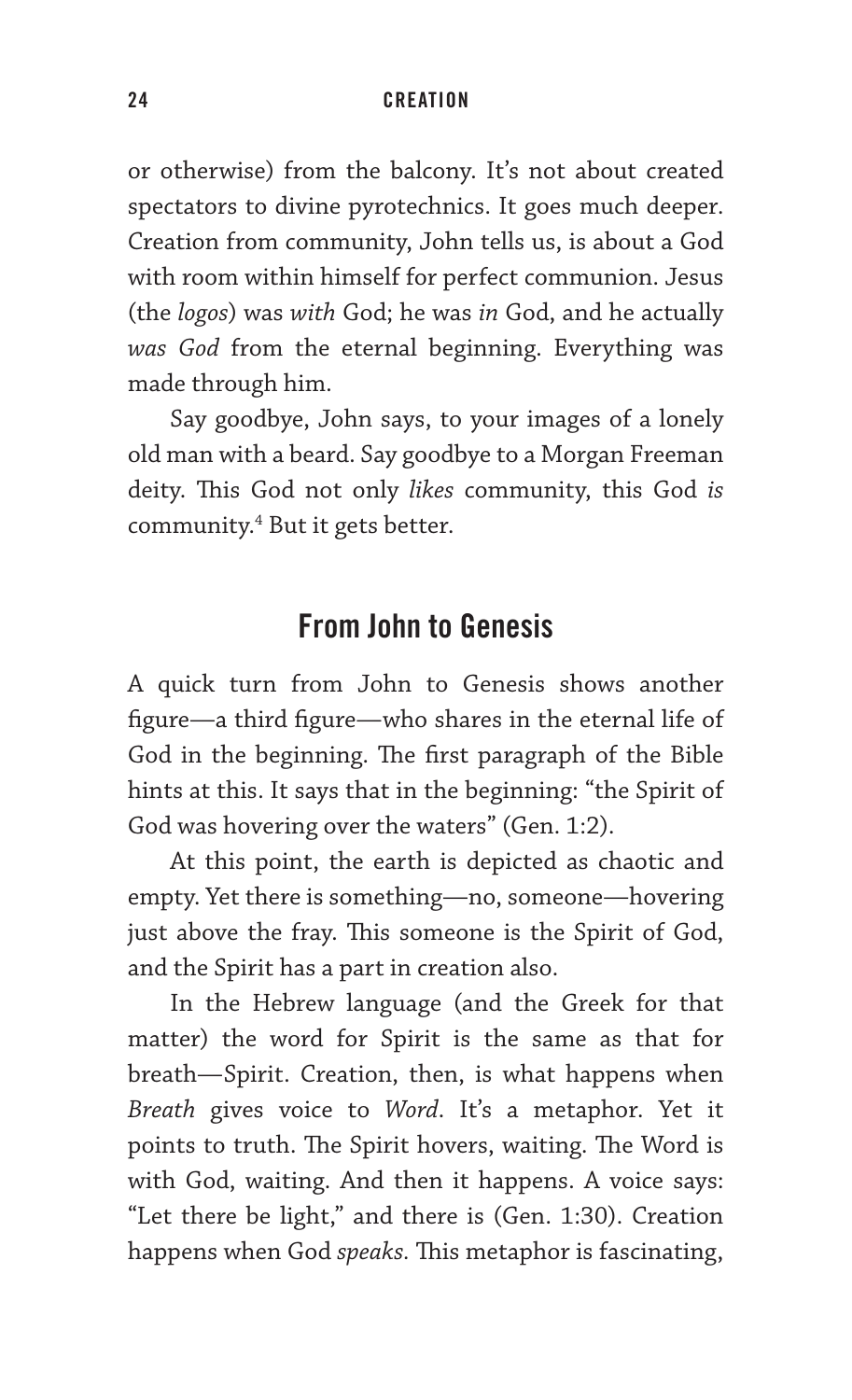in part, because when we speak, at least a couple things are necessary. We must have breath*.* And we must form words. It's a cooperative effort that flows forth from a single being. This is how the Bible views creation: God *speaks* the world into existence with wind and words, language and lungfuls, *Spirit* and *Logos*.

God is one. Yet there is relationship within him too: creation *from* community. Instead of a lonely old man, we see a united, three-fold cooperation. And if you had time to refect upon this three-part harmony—say, for centuries—you might end up referring to it as a kind of triple-unity. A tri-unity. A Trinity.

It is all too much to wrap your mind around, but the main idea is surprisingly simple: creation in the Bible emerges neither from confict (see Sugar Momma's bloody corpse), nor from a lonely old man in the sky. Creation comes forth from a unifed and loving relationship. And this divine communion gives birth to a human one.

#### Enter Actors

In Genesis 2, God makes a person: Adam. But even in a sin-free world, Adam doesn't do well by himself. Something is missing. So God says this:

"It is not good for the man to be alone." . . . So the LORD God caused the man to fall into a deep sleep; and while he was sleeping, he took one of the man's ribs and then closed up the place with flesh. Then the LORD God made a woman from the rib he had taken out of the man, and he brought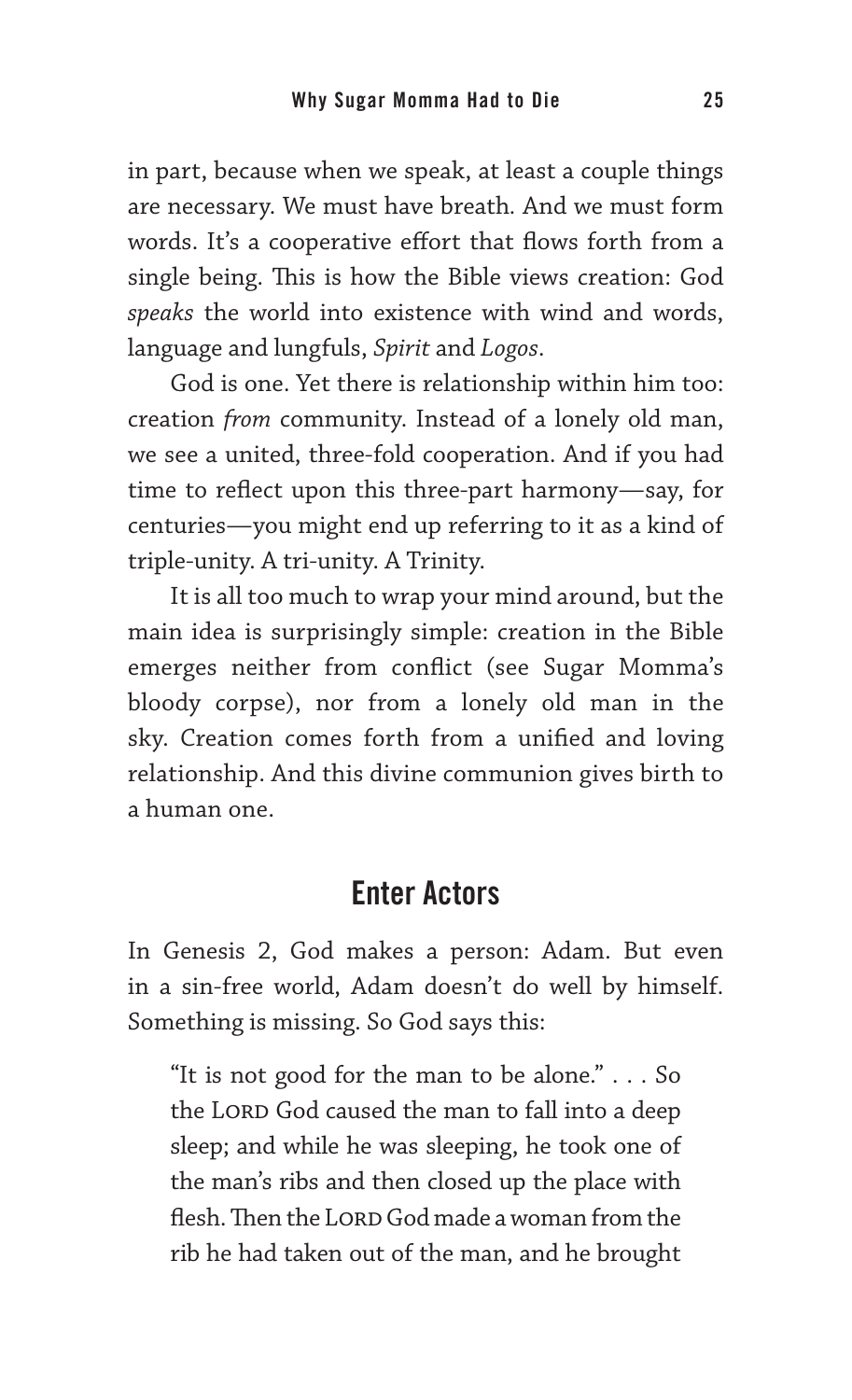her to the man. The man said, "This is now bone of my bones and fesh of my fesh; she shall be called 'woman,' for she was taken out of man."

That is why a man leaves his father and mother and is united to his wife, and they become one fesh. Adam and his wife were both naked, and they felt no shame. (Gen. 2:18, 21–25)

That last line is my favorite. They were naked, and they felt no shame. Another Christian writer observes that the more you read this passage, the more you begin to understand that "nudity is the point."5 I think he's right, but we'll come back to that thought in a minute.

Aside from the odd reference to nudity, the frst thing that jumps out is that despite the goodness of creation, there is one thing that *isn't* good. To quote the immortal words of *Sesame Street*, "one of these things is *not* like the others . . . one of these things just doesn't belong."

In the midst of this *good* creation, God spots Adam sitting between a baboon and a butternut squash, and he says emphatically: "It is not good for the man to be alone." I have probably heard this verse a hundred times, but for a long time I never fully grasped its meaning.

### Lessons from the Hospital

Not long ago, my wife and I were called to the hospital to see some friends that have been especially close to us. This couple, a loving husband and wife, had recently made the long drive to be at our wedding. And in this case, they had driven again to visit their children in college. During this visit, they had gone for a walk. They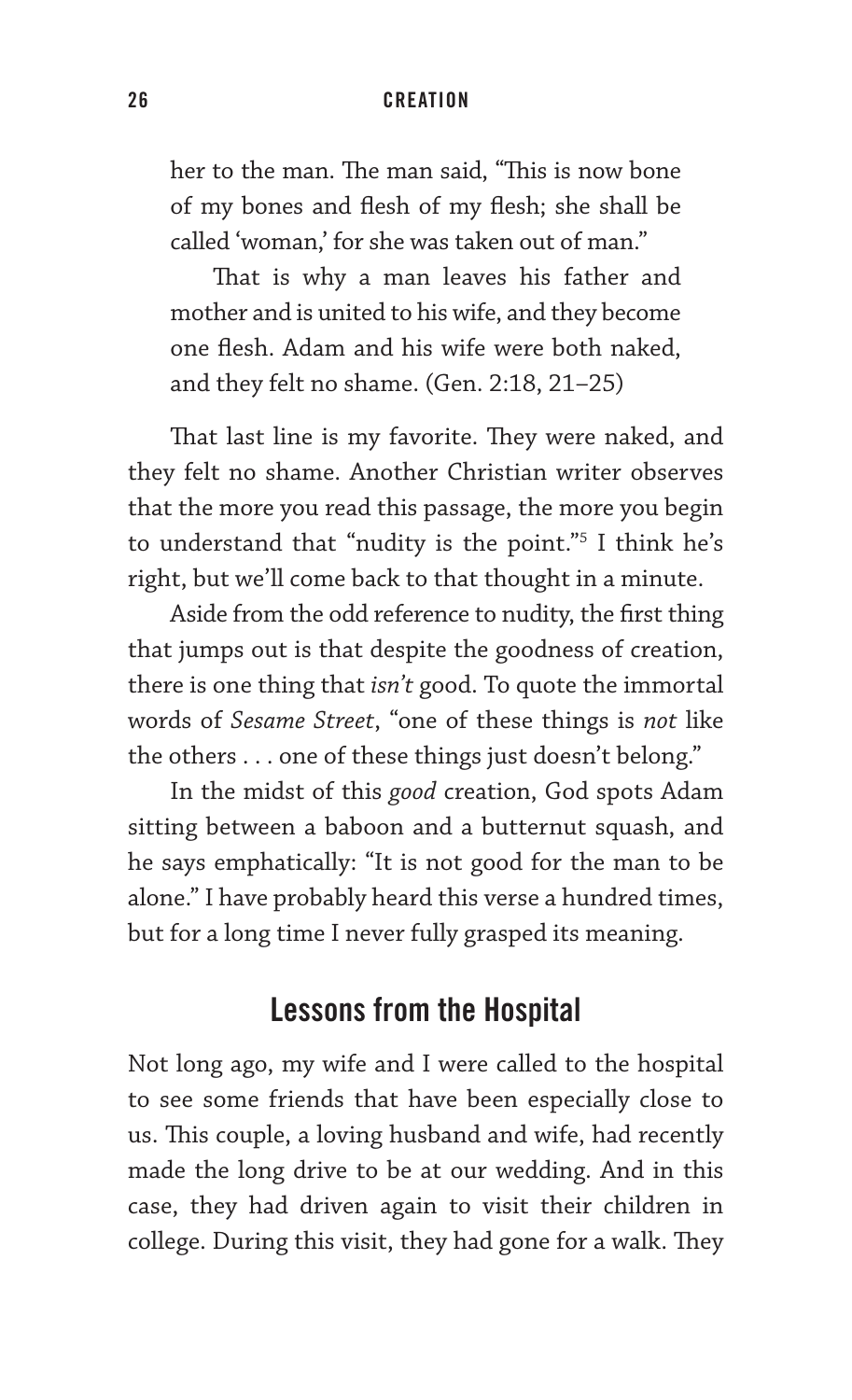were holding hands. And as they stepped into a crosswalk, both were slammed by an out-of-control vehicle. She was killed. He broke a leg.

It was gut-wrenching. Soon after, Brianna and I sat with the family in the hospital. During that time, I overheard someone say that in the accident the husband's eye glasses had been fung wildly across the pavement. The next day, someone realized the glasses were missing. So one of the sons went to see if he could fnd them. Incredibly, he did. The fragile wire frames had been thrown to the side of the road where they sat all day and night with cars and trucks and bicycles rumbling past them. Amazingly, they were still in decent shape. A little bent, but not unwearable.

A while later, I remember someone talking about the glasses and commenting about how *fortunate* the husband was to get them back. Somehow, the discovery struck me diferently. I fumed at God with Job-like questions: Why, in all his grand omnipotence, had God seen ft to preserve a pair of glasses, while letting a precious woman die just feet away? It seemed random and stupid. It still does. Not all stories end with greeting card clichés.

We left the hospital soon after. But just before the husband went to surgery, I watched as another friend bent down close to speak with him. "Can you tell me what you're most afraid of?" he asked. The response was brief but penetrating: "being alone."

It is not good for man to be alone.

At the beginning of the Bible, God looks upon loneliness and gives his unvarnished opinion: it is *contra Deum*  (against God, and against his will). To the go-at-it-alone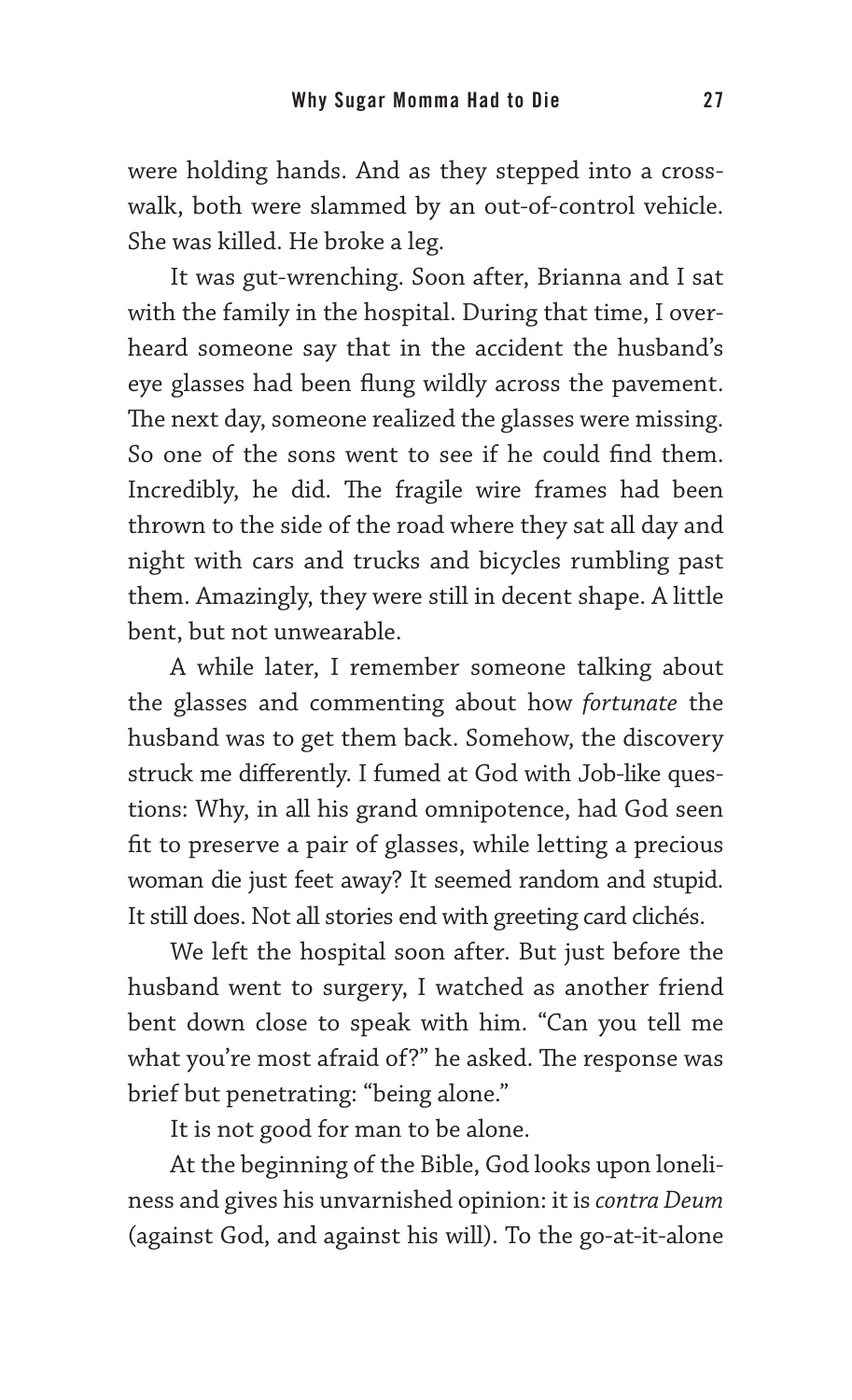existence that we sometimes admire in America, God shouts words of exorcism: "Get out! You do not belong!" As human beings, we were not only created *from* community (Father, Son, and Spirit), we were created *for*  community. We were created to do life together—with God and with each other—so Adam gets a soul mate. And she's naked too.

### Naked without Shame

Back in junior high I used to have strange nightmares. In some of these, I would show up to school, and about halfway through geometry, a strange question would begin to formulate: *I wonder if I'm wearing pants?*

And, of course, in my dream, I was not. So for the rest of the class I tried to conceal the fact that I was naked. Normally this would seem ridiculous, but in my dreams things like that don't seem to occur to me. In my dream-logic, I think that if I can position my textbook just right *maybe* no one will notice. But they always do. Dreams are cruel that way.

That's the thing about nakedness: it often comes with a side of shame. It's why interrogators have been known to strip their prisoners. It's why robbing someone of their clothes is a way of robbing them of their dignity. But apparently it did not start that way. Genesis says that the man and the woman were naked, yet they felt no shame. By way of defnition, it is sometimes said that we feel guilt for things we've *done*, yet we feel shame for who we *are* at some deep level. While guilt may have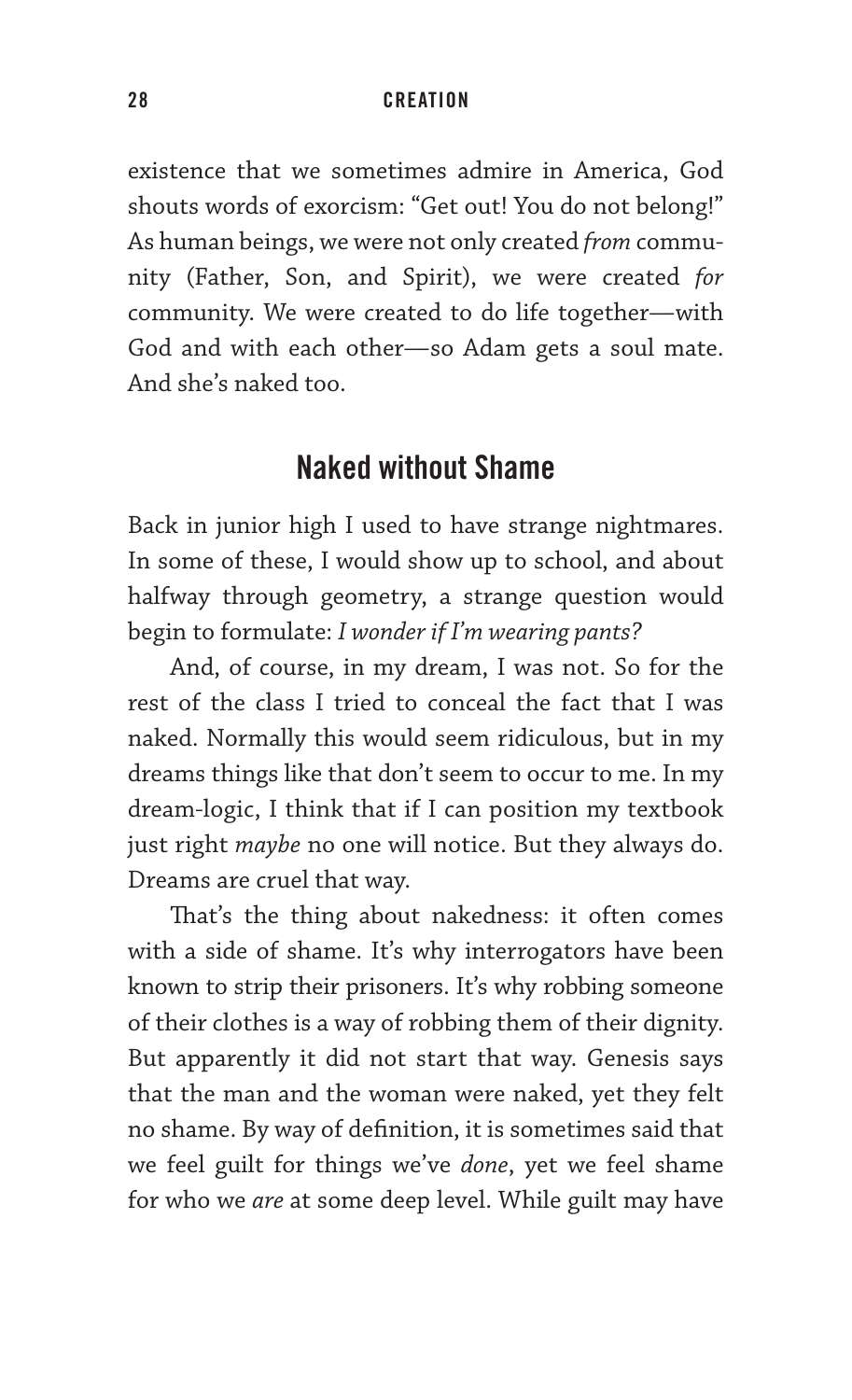positive aspects (like driving us toward repentance and change), shame is more insidious. Shame is destructive because it can destroy the very engine and ability to make changes.6 In the beginning, humans had no word for shame, and thus, no word for clothes. Which is strange, but also rather nice.

The reason has something to do with the way deep communion was always meant to function. We were meant to experience relationships with God, people, and our world without pretense, without makeup, and without shame. That's what "naked community" (now speaking metaphorically) is all about.

If we have a hard time imagining this kind of community, it is probably because we have grown up in a world where getting naked (both literally and metaphorically) is always risky. I'll say that again. It is *always* risky. There is always a chance that someone will point and laugh, take advantage, or be unfaithful. In our fallen context, there is always a chance that someone will judge, exploit, betray, belittle, or just grow bored when they see us for who we really are. In our world, being naked carries risks—as some of you will know quite painfully. Thus the nightmares.

#### Naked Communion

What we see in Scripture—in books like Job, John, and Genesis—is that when God's Story began, things were diferent. At the end of the beginning, the image we have is that of two people, standing naked, completely open,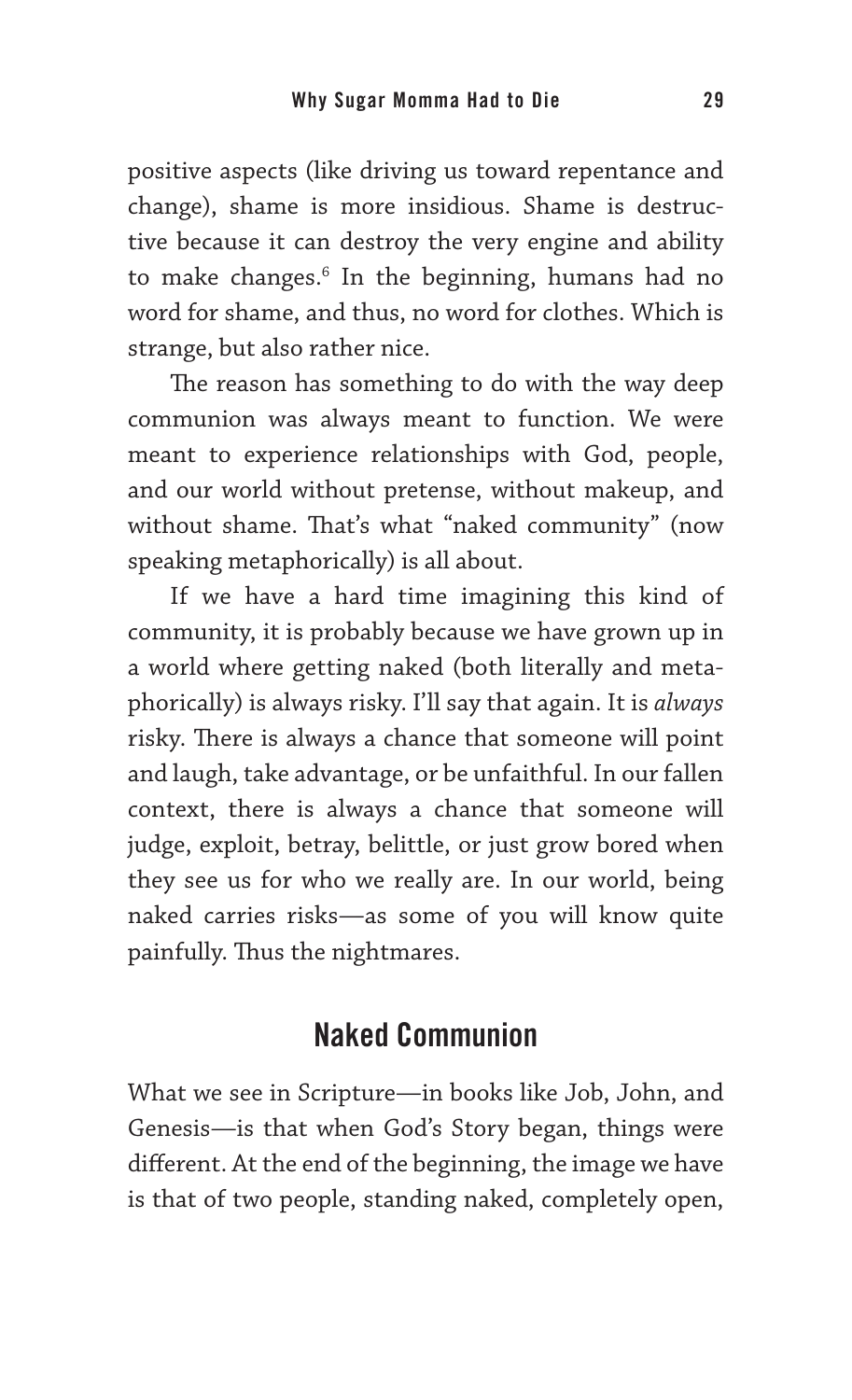completely known, and yet completely unashamed. This is about far more than just a lack of clothing. It is about a kind of living that allows others to see us for who we are, without judgment or fear.

A writer named Paul speaks in the New Testament of how this existence has been fractured. In poetic terms, Paul comes back to the theme of naked unhidden community. As of now, he says, we *know* God and other people only in part. As of now, there are parts of us we hide. There are parts we fake. And there are parts we don't even understand ourselves. We hurt those we care about. We lower our gaze to avoid the eyes of a stranger. Our loves are real but fractured, and we feel it in our bones. Things are not as they ought to be. We *know* in part.

Why is this?

Why are even beautiful things now broken? That is a subject for chapter 2. For now, though, Paul wants to reassure us that a day is coming when creationstyle community will make a roaring comeback. This fractured world will be restored. And the result of this will be a kind of naked, unashamed knowing that we can only dream about. We will know in full, even as we are fully known (see 1 Corinthians 13:12). Community will rally.

As Christians we believe this, in part, because our story does not begin with confict. Confict may lie at the heart of other theories on creation. It may be the reason why Sugar Momma had to die. But our story is diferent. Our plotline emerges *from* and *for* loving relationships. We come *from* and *for* communion.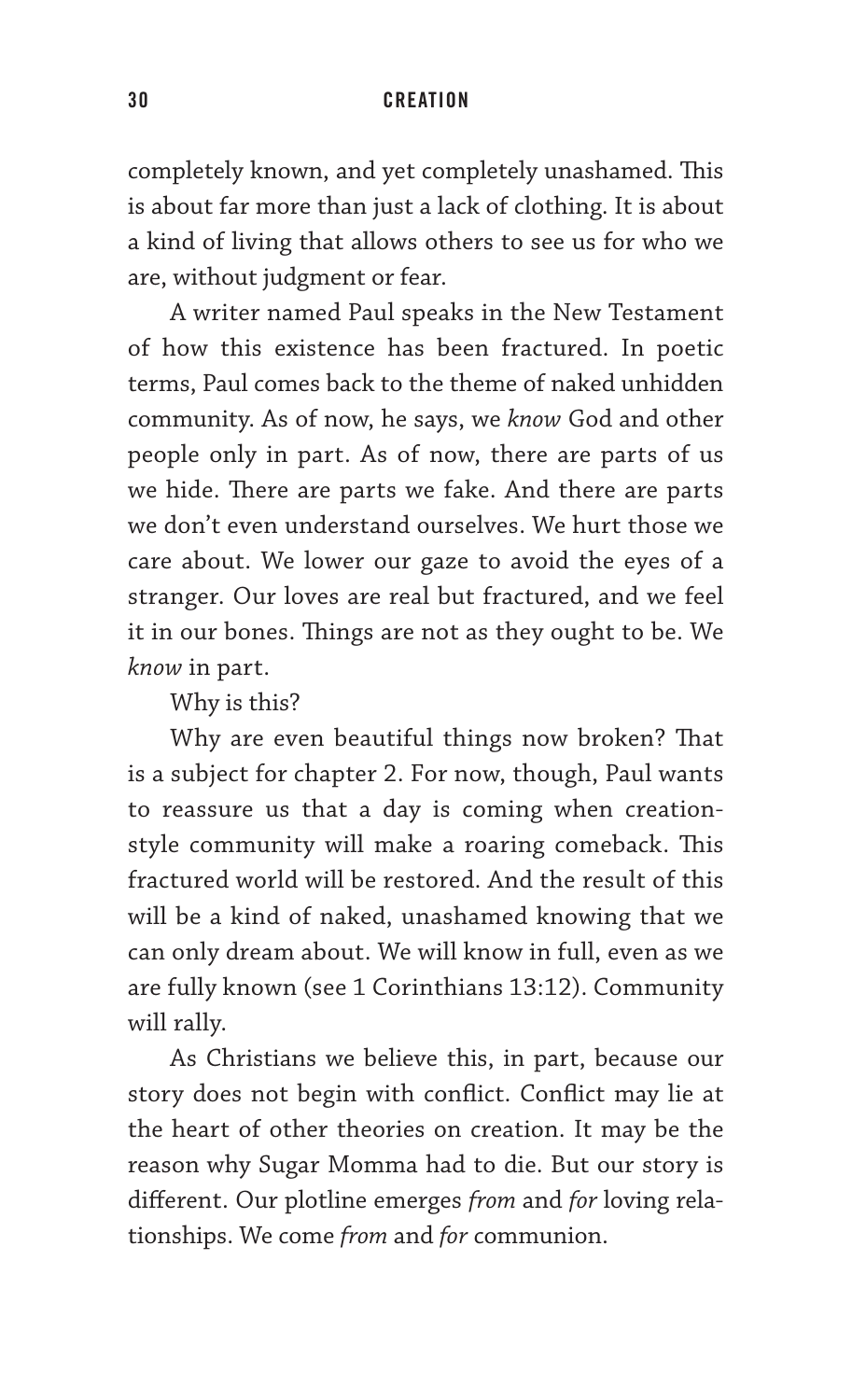# Engage the Story

Having read about the creation chapter in God's Story, it's time now to engage with it yourself. Read the following passages this week, refect upon their meaning, and be prepared to discuss them with others. Keep in mind that each passage sheds light upon God's character as the Creator in diferent ways.

- Genesis 1–2
- Psalm 8
- John 1:1–14
- Acts 17:24–28
- Colossians 1:15–20

# Discuss the Story

1. In this chapter, we saw that the biblical origins story is unique among other ancient (and modern) options because it centers *not* on creation from confict, but rather creation from and for community. Reread the following statement from the chapter and discuss the questions below.

What we discover, when we read the Scriptures carefully, is that the universe emerges not from violent or sexual confict, not from the clash of volatile personalities or volatile cosmic gases, but *from* and *for* community.

Have you ever thought about the biblical origins story as being unique in this way?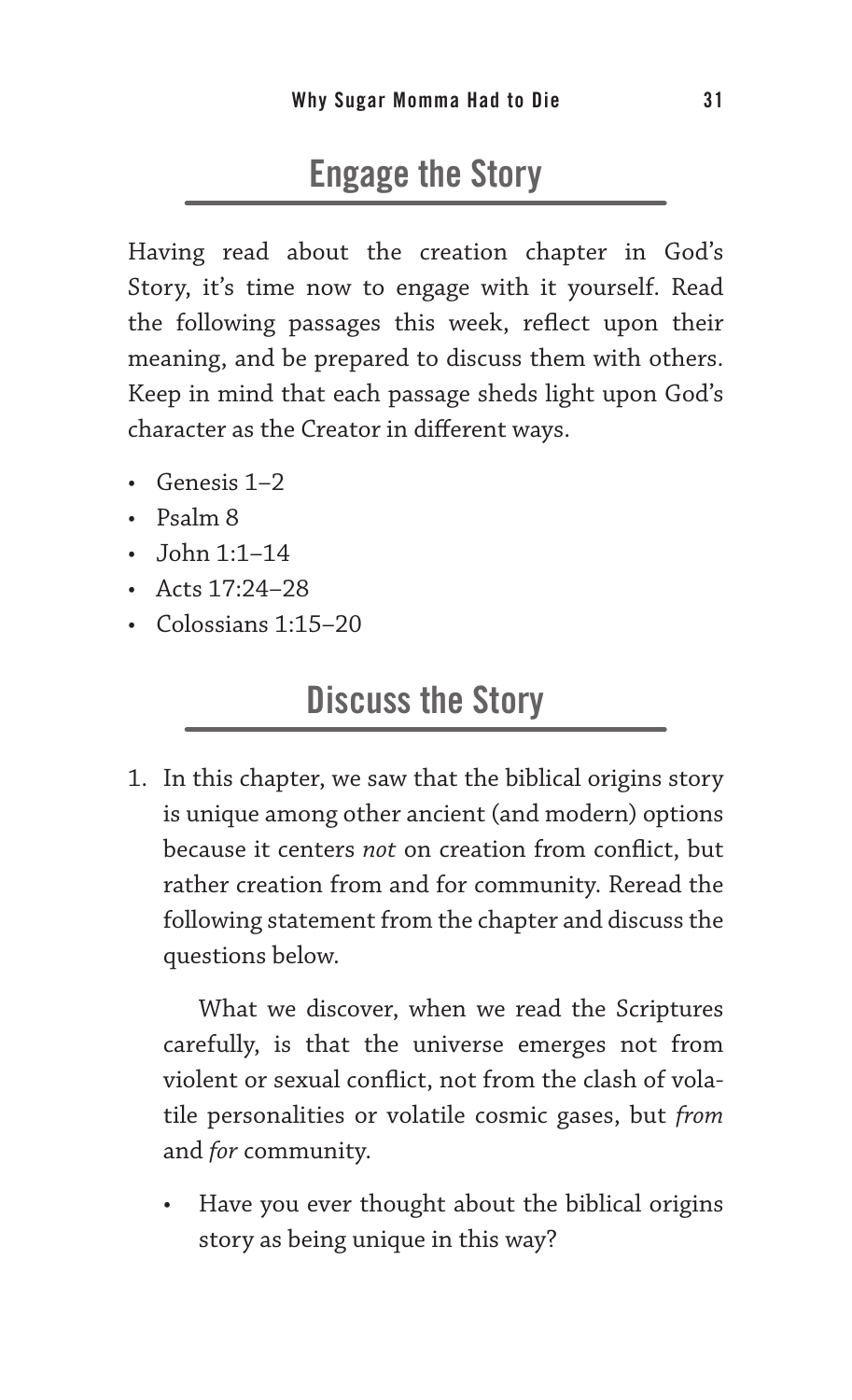- What are some implications of having a view of the world that originates in loving community rather than violent confict?
- 2. Use the following statement to discuss the questions below:

The story of creation is not the tale of a lonely deity looking for companionship. God wasn't reading the personal ads when he crafted the galaxies. The Creator did not make the universe because he needed some interesting people to hang out with*.* 

- Do you think that it is still common for people to picture God as a solitary old man in the sky?
- What is wrong with this perspective and how does this explanation of the Trinity change the discussion?
- 3. When Job's life was falling apart, God didn't give him an answer to the problem of pain, but a picture of creation. Read the following statement and discuss the questions below:

In a moment of anger and sufering, God grasps Job by the collar and gives him the only thing that will quiet him long enough to trust him through the pain. It's not a greeting card cliché or a Sunday school answer. It is a ringside seat to the bowel-shaking formation of the heavens and the earth.

• At what point in your own life have you felt a bit like Job? Have you ever experienced a deep loss of community and hope?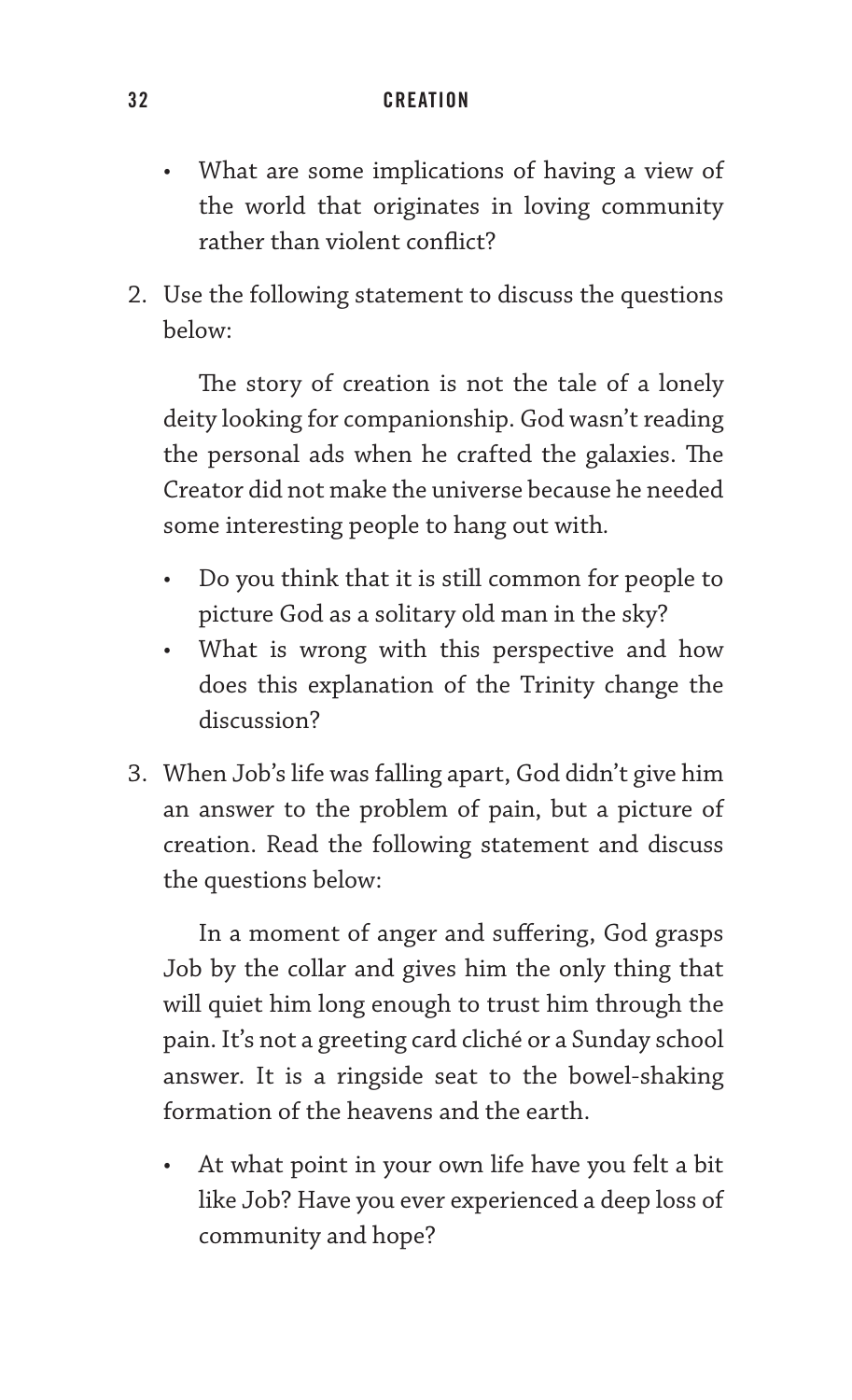- Why do you think God answered Job's complaint in this way?
- 4. Read Genesis 2:18–25 together and respond to the statement below:

From the very beginning, God looks on loneliness and gives his honest opinion: it is not good. To the go-it-alone existence that we sometimes admire in America, God all but shouts: You don't belong here! Not here! Not now! Not good! And he says this, I think, because as human beings we were not only created *from* community (Father, Son, and Holy Spirit), we were created *for* community. We were created to do life together.

- Do you think our culture looks highly upon individuals who *go it alone*?
- Recall the story of the man who lost his wife. Comment on a time in your own life when it sunk in for you that it is *not good* to be alone.
- Take a moment to consider the people whom God has brought into your life to enrich it. What have these communal relationships meant to you?
- 5. Read the statement below and then discuss the questions that follow:

At the end of the creation chapter in God's Story, the image we are left with is that of two people, standing naked, completely open, completely known, and yet completely unashamed. However you interpret this, one thing is certain: it is about much more than just a lack of clothing. It is about a kind of living